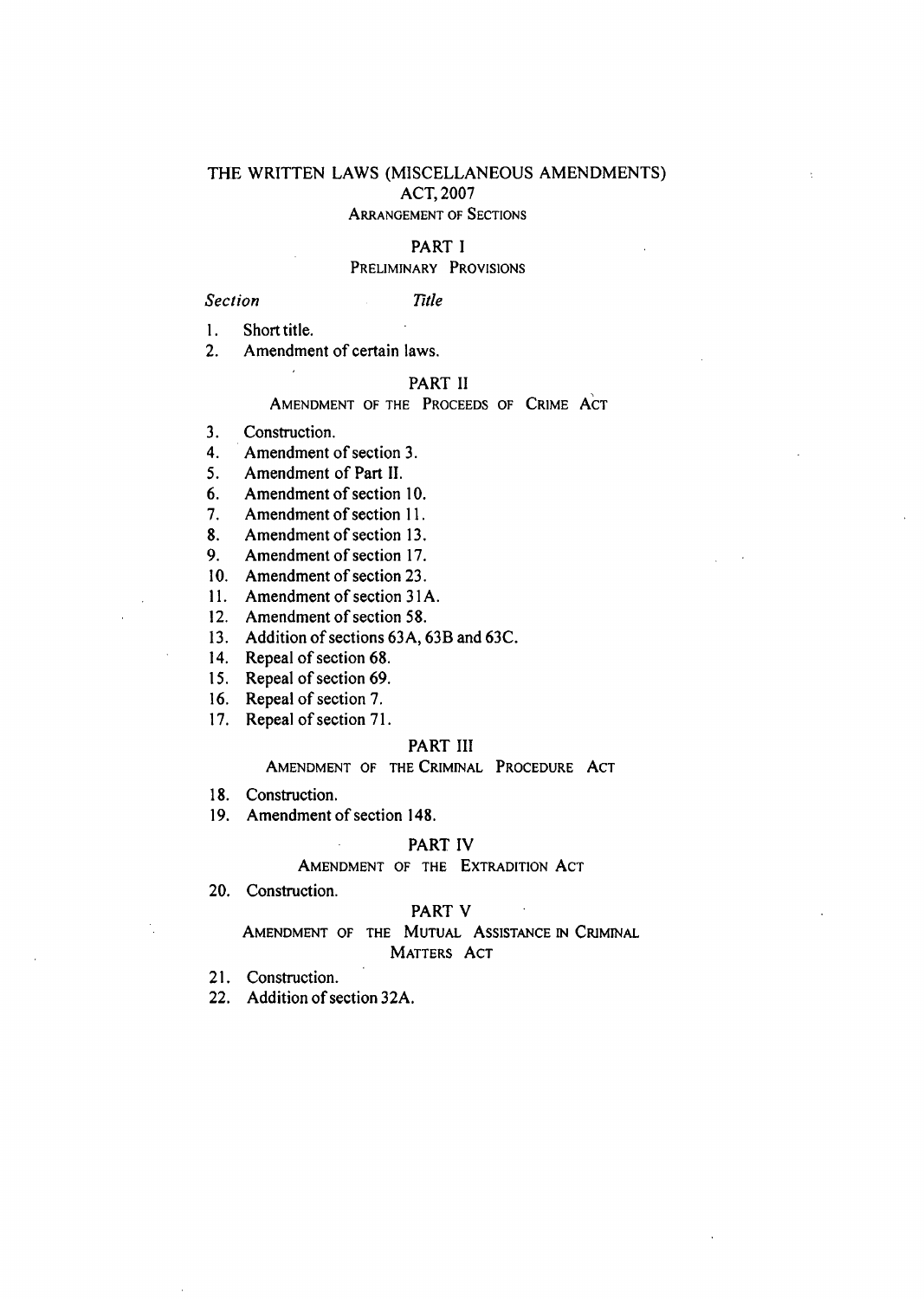### PART VI

AMENDMENT OF THE BANKING AND FINANCIAL INSTITUTIONS ACT

- 23. Construction.
- 24. Amendment of section 9.
- 25. Amendment of section 12.

# PART VII

# AMENDMENT OF THE GAMING ACT

- 26. Construction.
- 27. Amendment of section 3.
- 28. Amendment of section 59.

# PART VIII

# AMENDMENT OF THE ECONOMIC AND ORGANIZED CRIME CONTROL ACT

- 29. Construction.
- Amendment of section 2.
- Amendment of the Schedule.

# PART IX

#### AMENDMENT OF THE EVIDENCE ACT

- 32. Construction.
- Addition of section 40A.
- Amendment of section 76.
- Addition of section 78A.

### PART X

AMENDMENT OF THE MWALIMU NYERERE MEMORIAL ACADEMY ACT

- 36. Construction.
- 37, Amendment of sections 6 and 11.

# PART XI

#### AMENDMENT OF THE JUDICIAL SERVICE ACT

- 38. Construction.
- Amendment of section 8.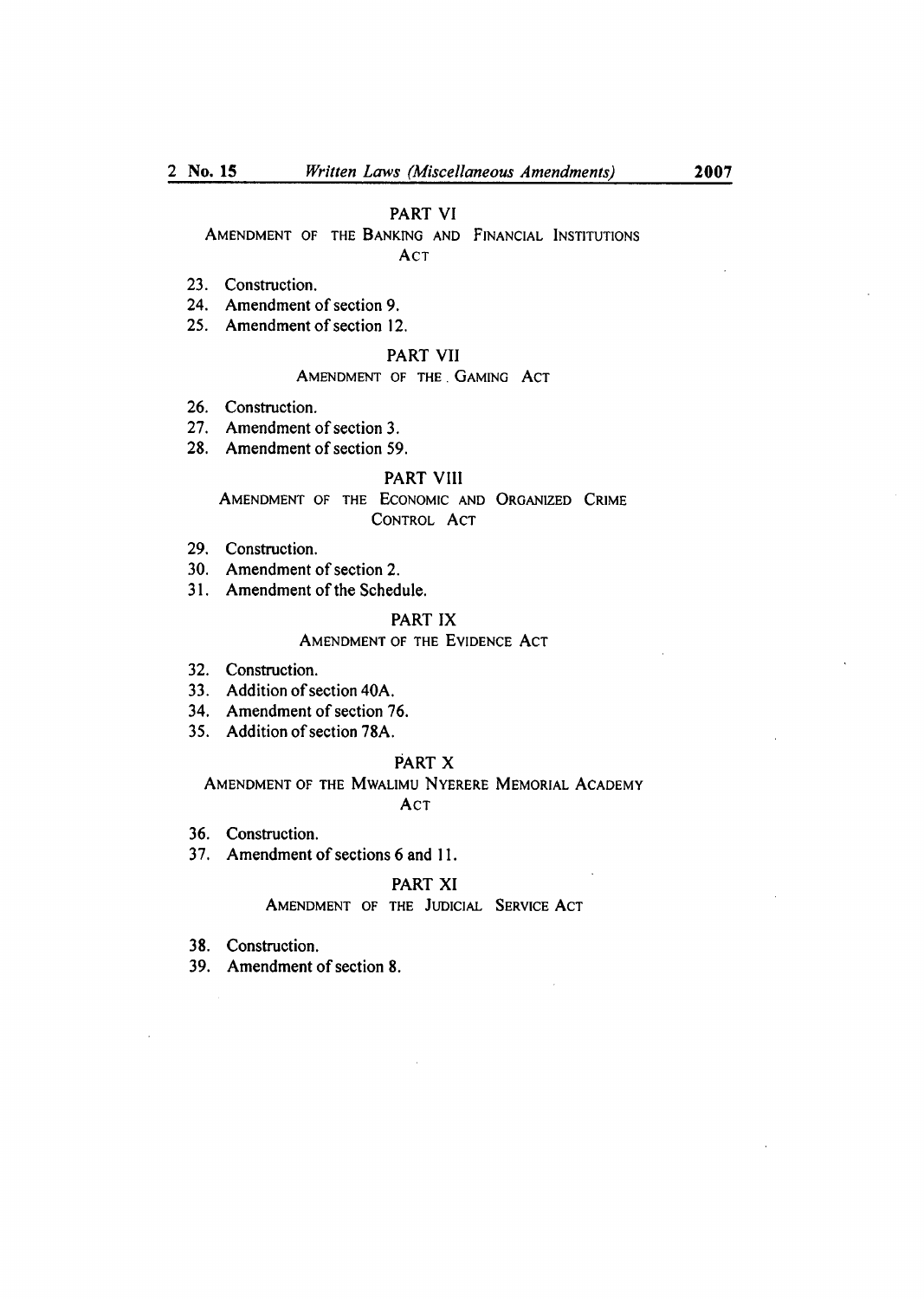THE UNITED REPUBLIC OF TANZANIA



No. 15 or 2007

I ASSENT,<br>Trisho Kiknete *President* 

# **An Act to amend certain Written Laws.**

and substituting for them the following:

ENACTED by Parliament of the United Republic of Tanzania.

PART I PRELIMINARY PROVISIONS

1. This Act may be cited as the Written Laws (Miscellaneous Short Amendments)Act, 2007. 2. The written laws specified in various Parts of this Act are amended Amendin a manner provided for in their respective Parts.  $\frac{m_{\text{en}}}{c_{\text{certain}}}$ written PART II laws AMENDMENT OF THE PROCEEDS OF CRIME ACT 3. This Part shall be read as one with the Proceeds of Crime Act, Constru-<br>naine from a formed to as the "principal Act" hereinafter referred to as the "principal Act". Cap.256 4. Section 3 of the principal Act is amended by-<br>Amendment of<br>section 3 (a) deleting the definitions of the words "bank", "financial institution", "money laundering offence", "narcotic or psychotropic substances", "proceeds of crime", "property" and "serious offence"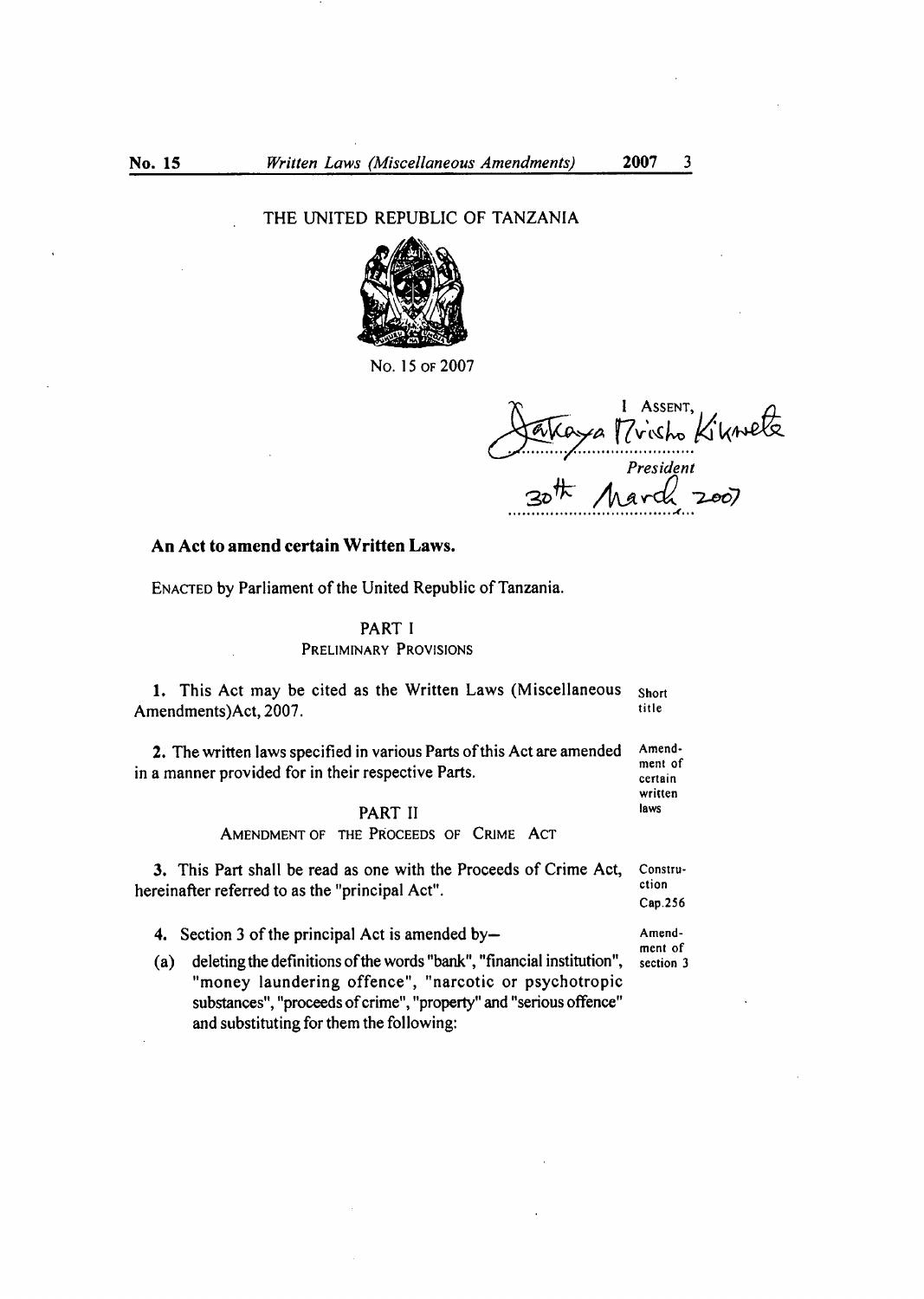Act No. "bank" has the meaning ascribed to it under the Banking and Financial  $5 \text{ of}$  $2006$  Institutions Act, 2006;

- "financial institutions" has the meaning ascribed to it in the Banking and Financial Institutions Act, 2006;
- "money laundering offence"has the meaning ascribed to it in the Anti-Money Laundering Act, 2006;

"narcotic or psychotropic substances"means-

- a prohibited drug in terms of the Drugs and Prevention of Illicit  $(a)$ Cap. 95 Traffic in Drugs Act;
	- a substance declared by or under any written law to be a  $(b)$ substance to which this definition applies;

"proceeds of crime" means any property derived or realized directly or indirectly by any person out of the commission of a serious offence and includes-

- at a proportional basis, property derived or realized directly from  $(a)$ the commission of that offence or was later successively converted, transformed or intermingled into another property; and
- $(b)$ capital, income or other economic gains derived or realized from such property.
- "property" means currency or monetary instruments and all other real or personal property of every description, whether situated in the United Republic or elsewhere and whether tangible or intangible, movable or immovable and includes an interest in any such property;
- "serious offence" means money laundering and includes a predicate offence;
	- (b) by adding immediately after paragraph (e) in the definition of the words "financial transactions" the following paragraphs:
		- "(f) receiving or making a monetary or financial gift;
		- (g) selling and buying of gold, foreign currency and negotiable instruments".

Amend. 5. Part II of the principal Act is amended by deleting the sub-title and ment of substituting for it the following:<br>Part II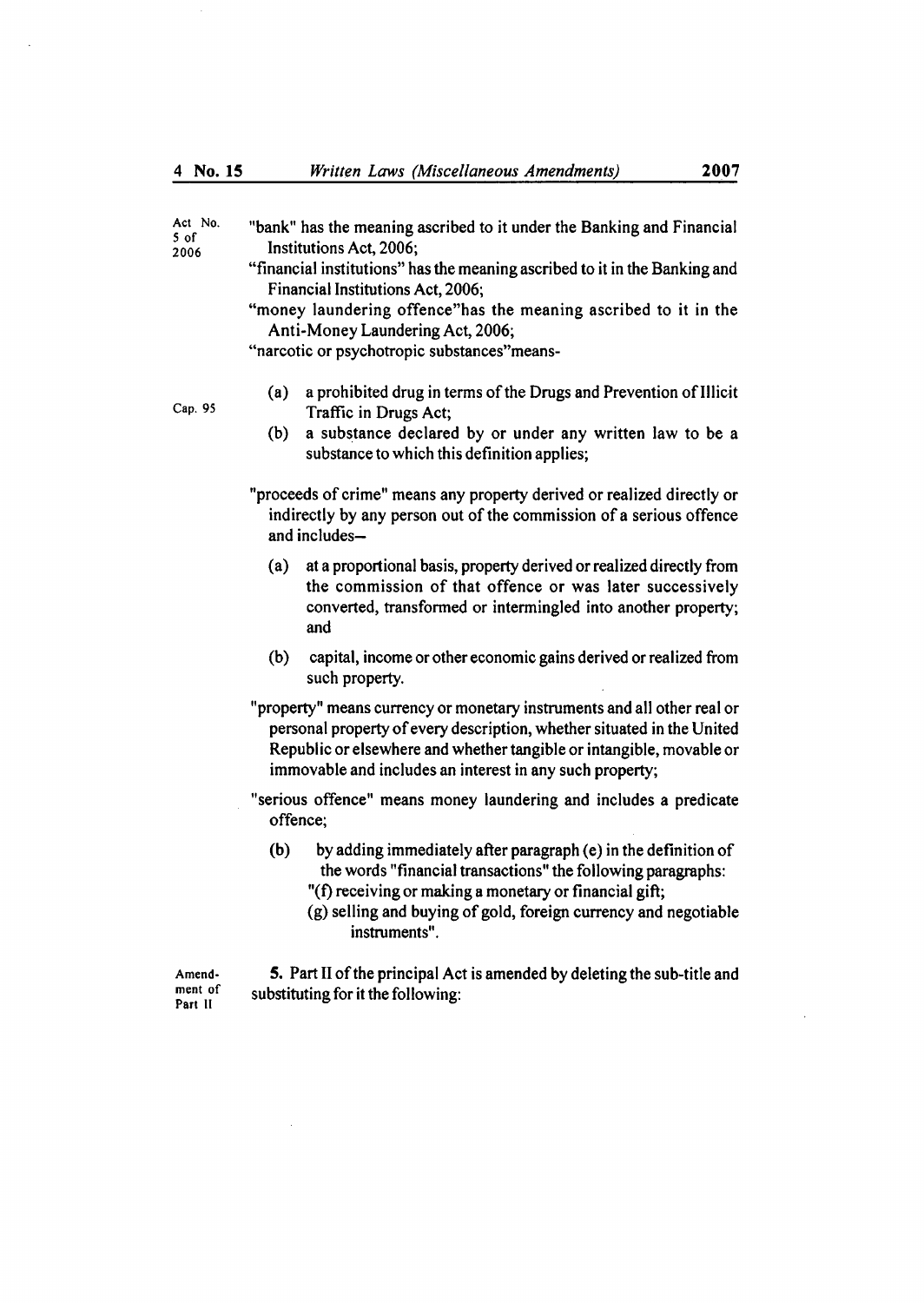"FORFEITURE AND CONFISCATION Application for Forfeiture and Confiscation" Orders.

6. Section 10 of the principal Act is amended by inserting the- $A_{\text{mend}}$ .

- $(a)$ words "within fourteen days" between the words "shall" and "give" appearing in subsection  $(1)(a)$ .
- words "who appear to have an interest in the property" between  $(b)$ the words "persons" and "in" appearing in subsection  $(1)(c)$ ; and
- $(c)$ words "within fourteen days" between the words "shall" and "give" appearing in subsection (2)(a).

7. Section 11 of the principal Act is amended by— Amend-

- (a) inserting the words "within fourteen days" between the words section 11 "give" and "written" appearing in subsection (3)(a);
- (b) deleting subsection  $(4)$  and substituting for it the following provision-

"(4) Where the Attorney General applies to amend an application for a pecuniary penalty order against a person and the effect of the amendment has or would be to include an additional benefit in the application for the pecuniary penalty order, he shall within fourteen days, give that person a written notice of the application to amend."

8. Section 13 of the principal Act is amended by inserting the word  $A_{\text{mend}}$ <br>"between the words "order" and "the" appearing in the first line of  $A_{\text{mend}}$  and "to" between the words "order" and "the" appearing in the first line of ment of subsection (2).

**9.** Subsection (2) of section 17 of the principal Act is amended by  $\alpha$  Amenddeleting the phrase "as soon as practicable" which appears at the beginning ment of<br>
ection 17 of paragraph (a) and substituting for them the phrase "Within fourteen days".

- 10. Subsection (2) of section 23 of the principal Act is amended  $A_{\text{mend}}$ . by— ment of
	- (a) adding immediately after paragraph (a) the following new section  $23$ paragraph:

"(b) any trust that has relationship to or interest in the property;"

ment of

ment of

section 10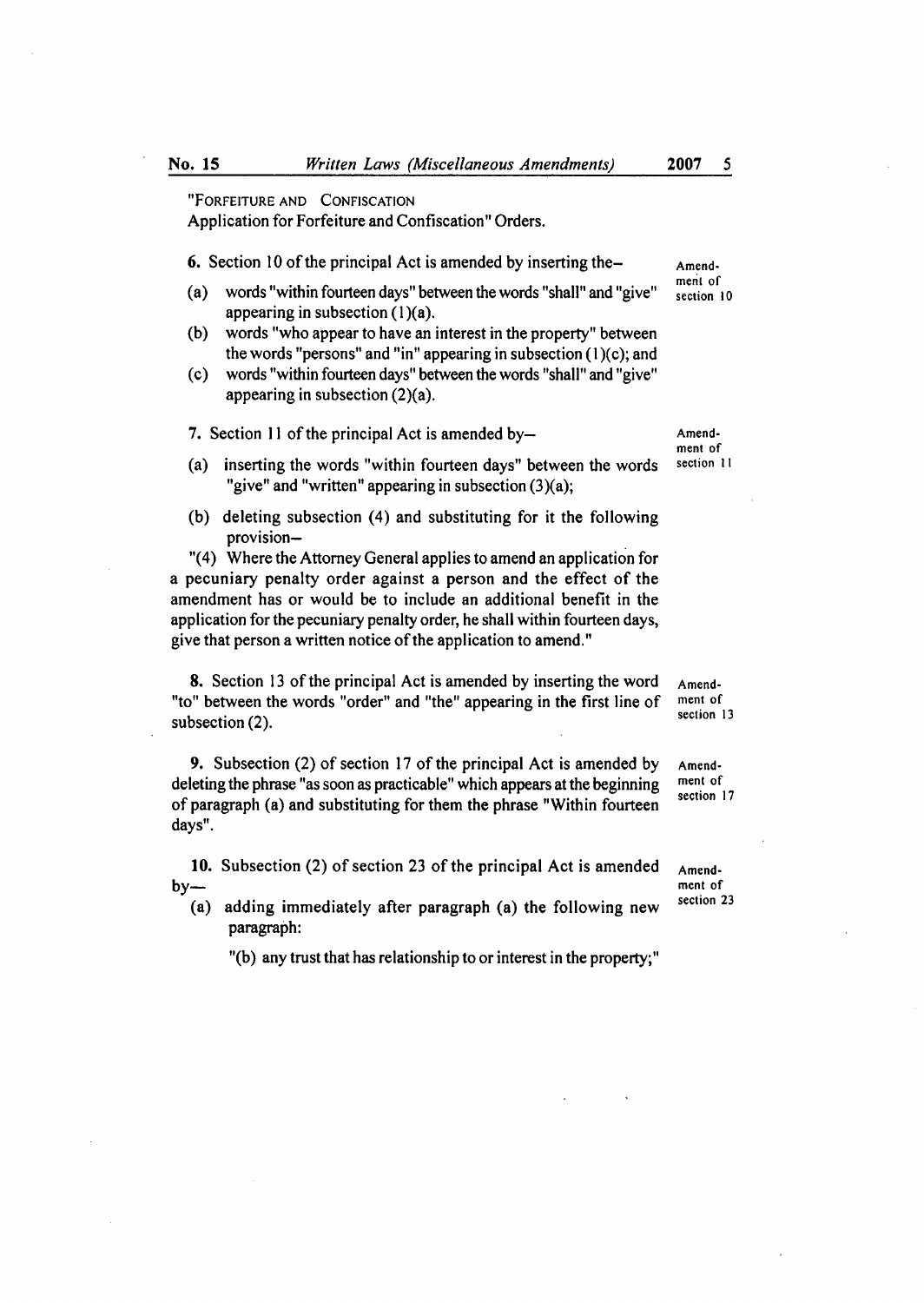(b) renaming paragraph (b) as paragraph (c).

Addition **11.** The principal Act is amended by adding immediately after section of section<br>31A  $31$  the following section-

"Freezing 31A. Where the inspector General of Police or the of an Director of Criminal Investigation suspects on reasonable grounds that any person has been involved in the commission of a serious offence, a predicate offence or money laundering he may authorize and direct a police officer of the rank of Assistant Superintendent of Police or above to freeze a bank account and seize any document from that bank or financial institution for seven days during which leave of the court for continued seizure shall be obtained."

ment of 58

- Amend- **12.** Section 58 of the principal Act is amended by-
- section (a) deleting subsection (5) and substituting for it the following provision-

"(5) An order for production of documents shall not be made unless the court is satisfied that there are reasonable grounds for making the order."

(b) deleting subsection (11).

sections 63A, 63B

Addition 13. The principal Act is amended by adding immediately after section of  $\frac{63 \text{ the following sections}}{25}$  $63$  the following sections--

"Investi- 63A.—(1) Notwithstanding the provisions of any other gation of written law, the Inspector General of Police may, where he<br>a bank consider that any suidance of the commission of section  $\frac{a}{\text{a}}$  considers that any evidence of the commission of a serious offence, predicate offence or money laundering by a person is likely to be found in a bank account kept by that person, spouse or child or of any person reasonably believed to be a trustee or agent of such person, and that procedure for obtaining an order of the court is likely to defeat the course for investigation, authorize in writing, any police officer, of or above the rank of Assistant Superintendent of Police,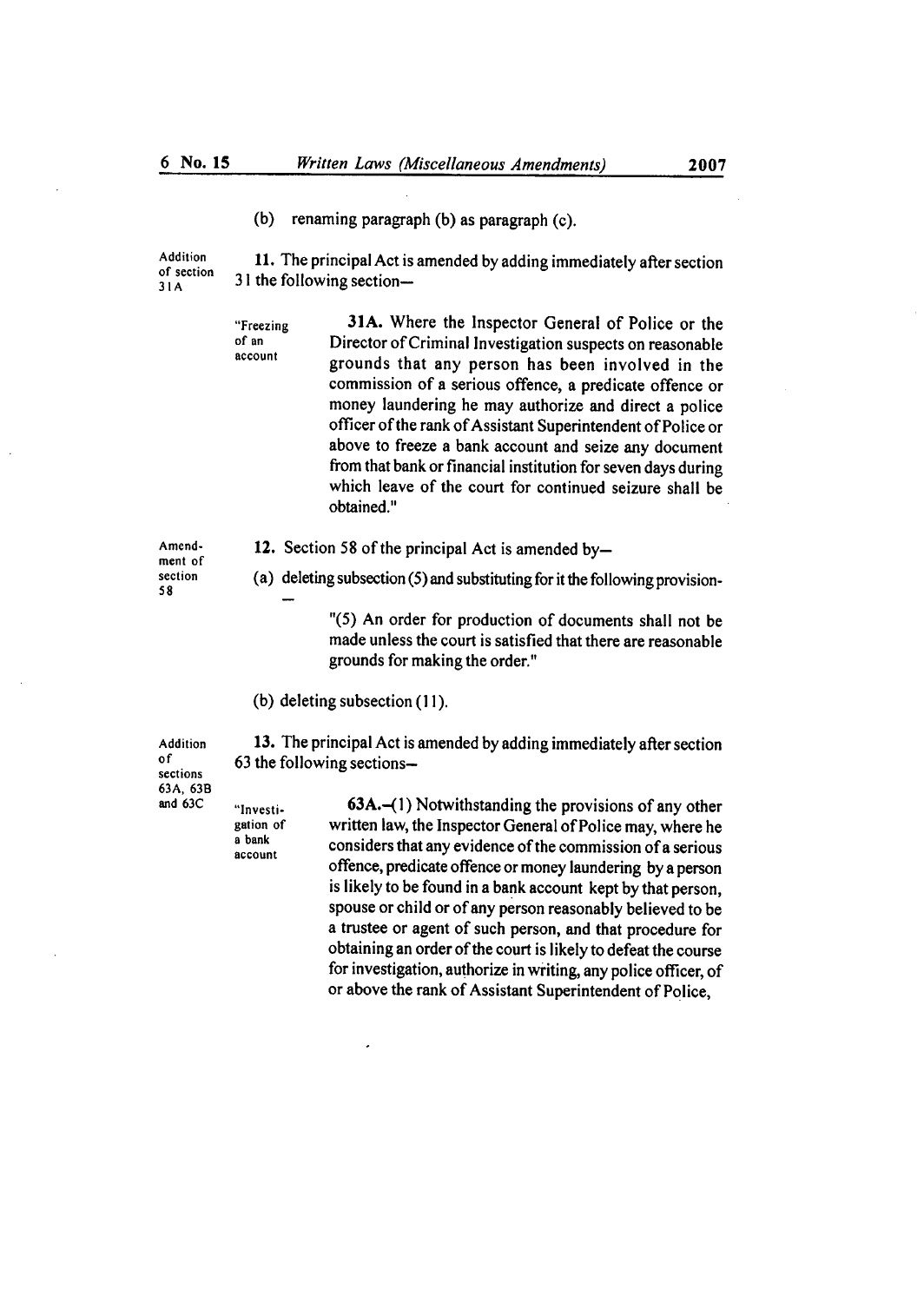either alone or with any other officer, to investigate the bank account and such authorization shall be sufficient to warrant the production of the bank account for scrutiny by that police officer and such officer may take copies of any relevant entries from that account.

Where in the course of investigation, it appears necessary that a bank account be held for a period exceeding seven days, the police officer referred to under subsection (1) shall be required to obtain leave of the court for continued holding of such bank account.

 $(3)$ Any person who, pursuant to the provisions of subsection (1), fails to produce a bank account when required to do so or obstruct a police officer from scrutinizing the bank account or take copies of any relevant entries from that bank account commit an offence and shall, on conviction, be liable to imprisonment for a term not exceeding two years or to a fine of not less than one million shillings or to both.

 $(4)$  In this section-

"bank account" includes any ledger, log book, cash book, and any other document used in the ordinary course of business by any person carrying on, whether on his own behalf or as an agent for another, and whether exclusively or otherwise, any banking business whatsoever, whether or not such person is a bank within the meaning of the  $A_{\text{ct}}$  No.<br>Banking and Financial Institutions Act 2005. Banking and Financial Institutions Act, 2005.

**63B.** For the purposes of obtaining evidence in relation **Placing**  to serious offences, predicate offences or money laundering, **under**  a police officer of the rank of Assistant Superintendent of Police or above authorized as such by the Inspector General of Police or the Director of Criminal Investigations may, with leave of the court-

(a) have access to computer data systems, networks and services;

**2005**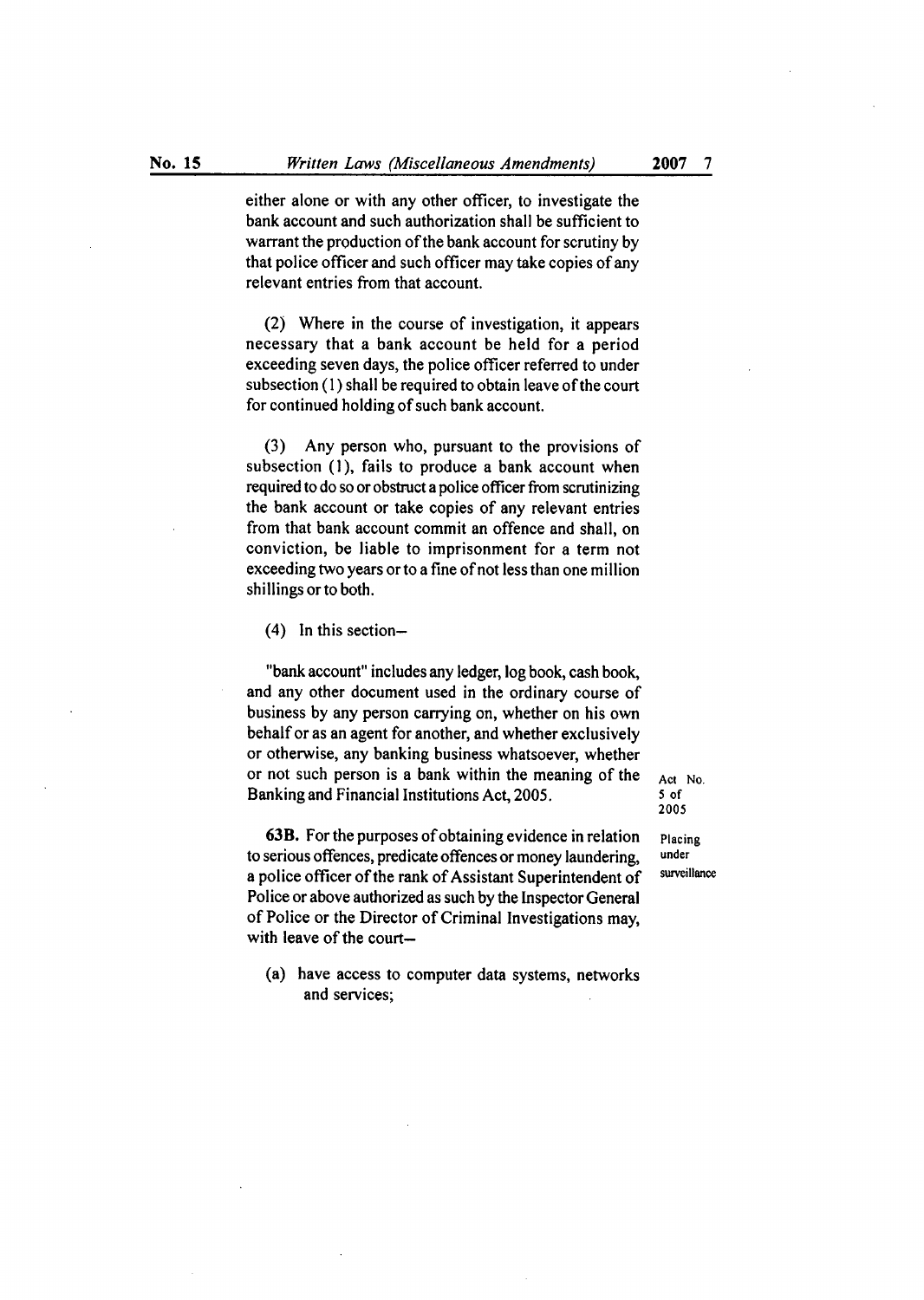(b) place under surveillance means of preservation of

|                            |                                                                                                     | information including facsimile machines, electronic<br>transmission and communication facilities;                                                                                                                                                                                                                                                                                                                        |
|----------------------------|-----------------------------------------------------------------------------------------------------|---------------------------------------------------------------------------------------------------------------------------------------------------------------------------------------------------------------------------------------------------------------------------------------------------------------------------------------------------------------------------------------------------------------------------|
|                            |                                                                                                     | make audio or video recording of acts and<br>(c)<br>behaviours or conversations; and                                                                                                                                                                                                                                                                                                                                      |
|                            |                                                                                                     | (d)<br>have access to notarial and private deeds, or<br>financial institutions and commercial records.                                                                                                                                                                                                                                                                                                                    |
|                            | Protection<br>of investi-<br>gators                                                                 | 63C. No punishment shall be imposed to any person<br>investigating a serious offence. predicate offence or money<br>laundering who, for the sole purpose of obtaining evidence,<br>performs in the manner specified, acts which would rather<br>be construed as elements constituting a serious offence, a<br>predicate offence or money laundering or a conspiracy to<br>commit a predicate offence or money laundering. |
|                            | Leave of<br>the Court                                                                               | 63D. For purposes of obtaining leave of the court<br>pursuant to the provisions of sections 63A and 63B, it shall<br>be sufficient for the Inspector General of Police or the<br>Director of Criminal Investigation to file Chamber<br>application supported by affidavit whether or not there is a<br>pending case in the court."                                                                                        |
| Repeal of<br>section<br>68 | 14. Section 68 of the principal Act is repealed.                                                    |                                                                                                                                                                                                                                                                                                                                                                                                                           |
| Repeal of<br>section<br>69 | 15. Section 69 of the principal Act is repealed.                                                    |                                                                                                                                                                                                                                                                                                                                                                                                                           |
| Repeal of<br>section<br>70 | 16. Section 70 of the principal Act is repealed.                                                    |                                                                                                                                                                                                                                                                                                                                                                                                                           |
| Repeal of<br>section 71    | 17. Section 71 of the principal Act is hereby repealed and replaced by<br>the following provisions- |                                                                                                                                                                                                                                                                                                                                                                                                                           |
|                            | "obstru-<br>ction<br><b>of</b><br>justice<br>prohibited                                             | 71.-(1) Any person who uses physical force, threat,<br>intimidation, promises, offers or gives an undue advantage<br>in order to-                                                                                                                                                                                                                                                                                         |
|                            |                                                                                                     |                                                                                                                                                                                                                                                                                                                                                                                                                           |

(a) induce false testimony;

 $\hat{\mathcal{A}}$ 

 $\overline{a}$ 

 $\bar{z}$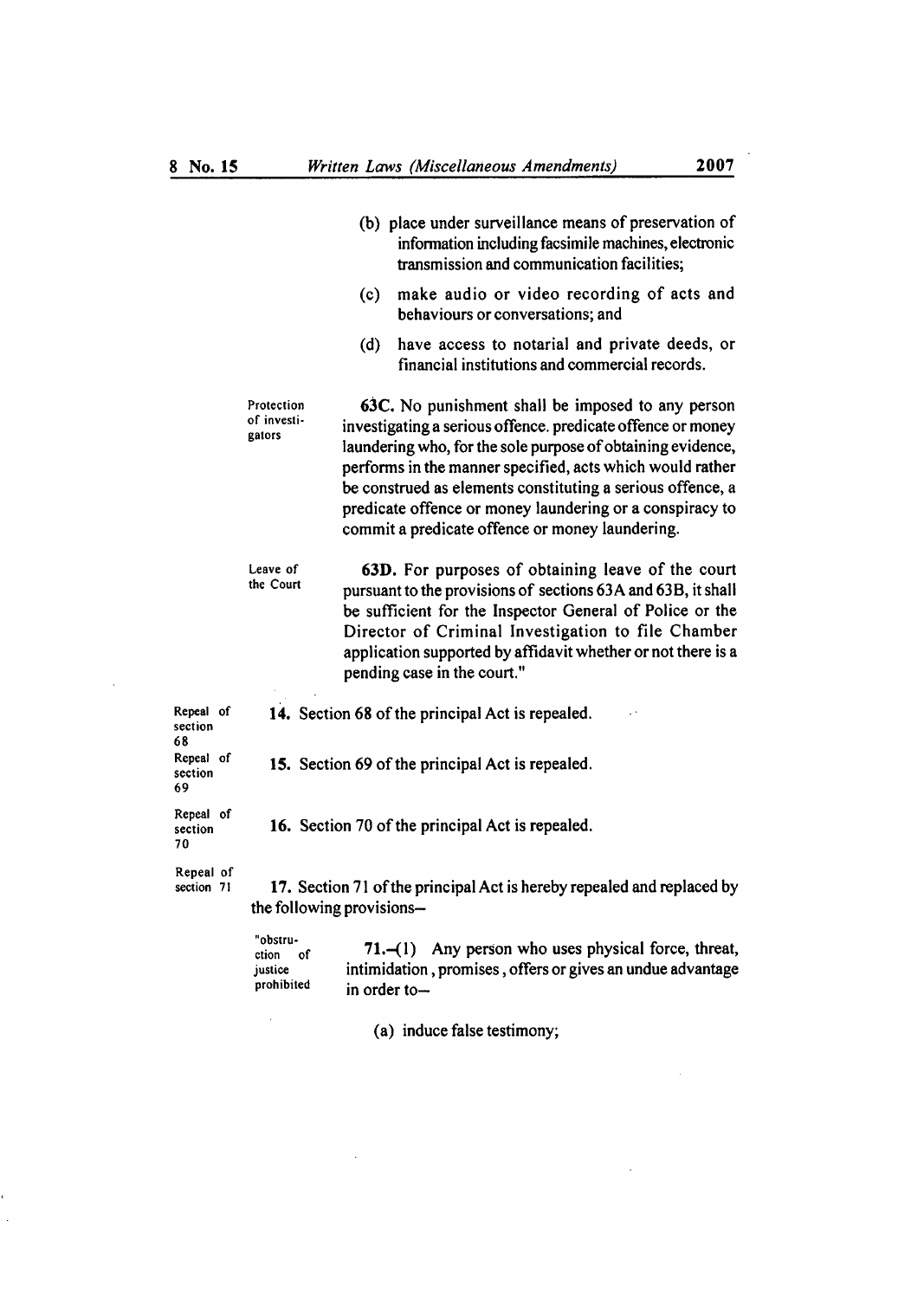- (b) interfere with the giving of testimony or the production of evidence in a proceeding; or
- (c) interfere with the exercise of official duties by a magistrate, judge, public prosecutor, state attorney or any law enforcement official in relation to the commission of offences under this Act, commits an offence and shall, on conviction, be liable to imprisonment for a term of not less than five years."

### PART Ill

#### AMENDMENT OF THE CRIMINAL PROCEDURE ACT

18. This Part shall be read as one with the Criminal Procedure Act, Constru-<br> $\frac{1}{2}$ hereinafter referred to as the "principal Act".

20

19. Section 148 of the principal Act is amended in subsection  $(5)$  by Amenddeleting a "semicolon" and substituting for it a "full-stop" appearing in  $\frac{1}{\text{section}}$ item (iii) of paragraph (a), and adding immediately thereafter the following: 148

"(iv) money laundering contrary to the Anti-Money Laundering Act, 2006."

#### PART IV

# AMENDMENT OF THE EXTRADITION ACT

20. The principal Act is amended—

(a) in section 17 by adding after subsection (4) the following provision: Constru-<br> $\frac{n(5)}{2}$ . The provisions of subsections (1) and (2) shall not apply to stion

 $"(5)$  The provisions of subsections. (1) and (2) shall not apply to-

Cap. 368

- (a) any person who is accused of terrorism under the Prevention of Terrorism Act, 2002;
- (b) any person who is accused of money laundering under the Anti - Money Laundering Act, 2006."
- (b) by adding in the Schedule, immediate after the offences appearing under the heading" Slave Dealing" the following: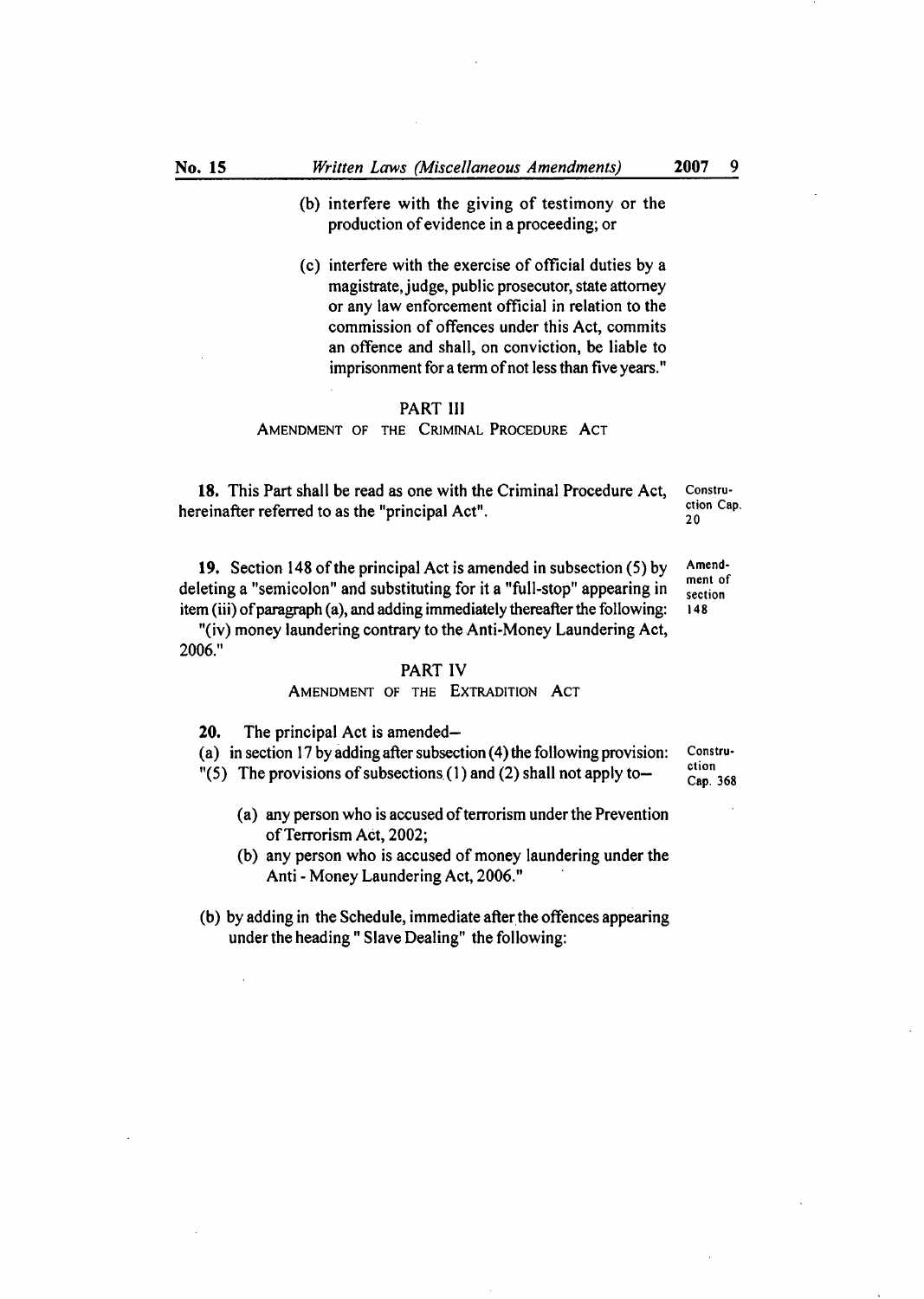*"Money Laundering Offence*  Offences relating to Money Laundering".

# PART V

# AMENDMENT OF THE MUTUAL ASSISTANCE IN CRIMINAL MATTERS ACT

21. This Part shall be read as one with the Mutual Assistance in Constru-<br>iminal Matters Ast begains from the as the "numerical Ast" stion Criminal Matters Act, hereinafter referred to as the "principal Act".  $\frac{c_{\text{top}}}{c_{\text{ap}}.254}$ 

**22.** The principal Act is amended by adding immediately after section  $\overrightarrow{A}$  Addition the following provision  $32$  the following provision-

Sharing *32A..—(1)* The Government may dispose of property <sup>of</sup> confiscated within the United Republic upon a request by a proceeds foreign authority where there is an agreement concluded between the Government of the United Republic and the Government of the requesting foreign territory.

> (2) The Attorney General may, where he considers it appropriate either for purposes of compliance with an international arrangement to which the United Republic is committed or for the interest of courtesy among states, order the property or any part of the property forfeited or the value of that property to be given out or remitted to the requesting Government."

#### PART VI

AMENDMENT OF THE BANKING AND FINANCIAL INSTITUTIONS ACT

23. This Part shall be read as one with the Banking and Financial Constru-<br>titutions Act 2006 begans the referred to as the "principal Act" ction Act Institutions Act, 2006 hereinafter referred to as the "principal Act".

No. 5 of 2006

section 9

24. The principal Act is amended in section 9, by inserting immediately  $\overline{A}$  amend-<br>next of after paragraph (d) of subsection  $(1)$  the following:

"(e) the engagement in money laundering" and by renaming paragraphs (e),  $(f)$ , and  $(g)$  as paragraphs  $(f)$ ,  $(g)$  and  $(h)$  respectively.

32A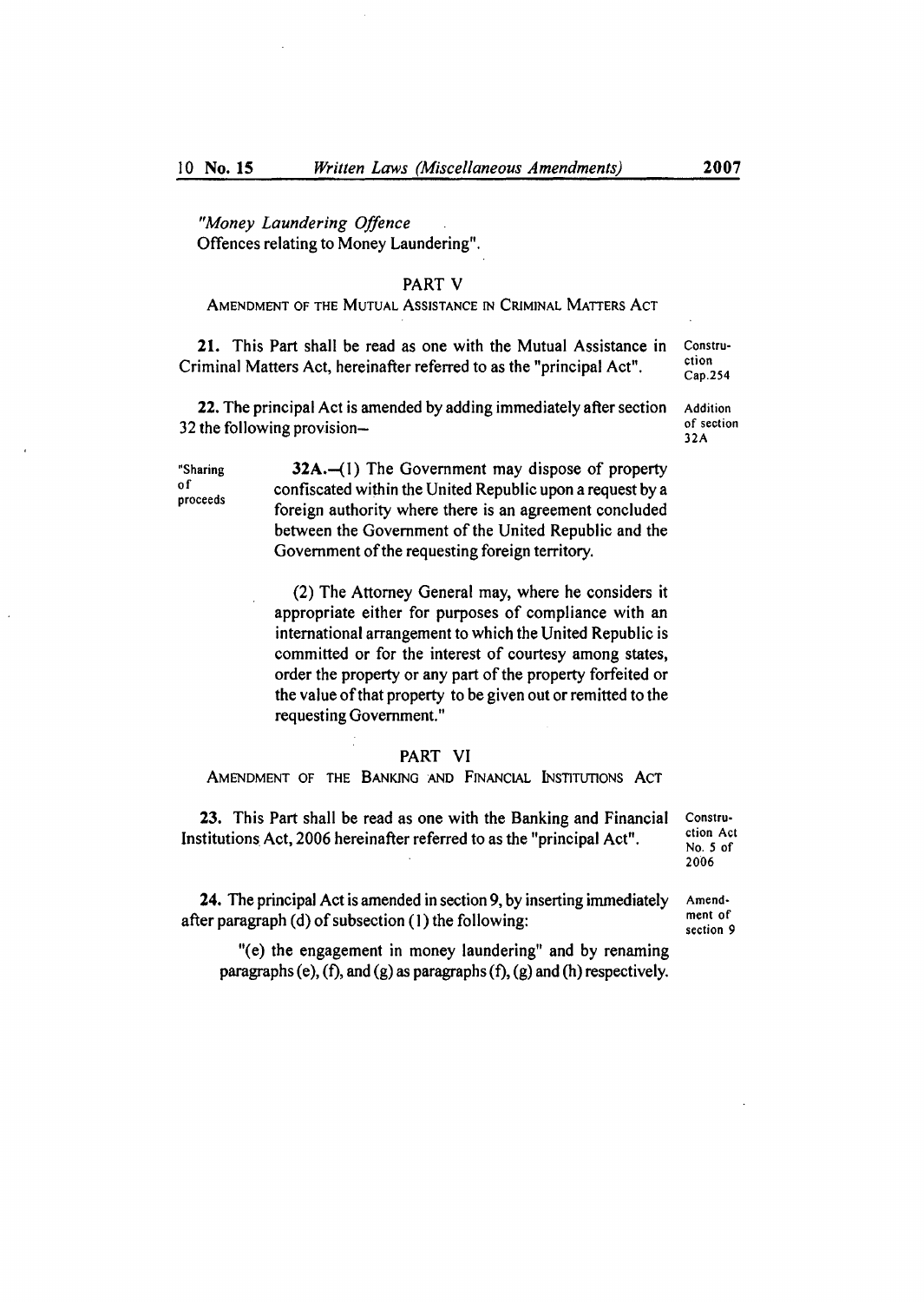**25.** Section 12 of the principal Act is amended by— Delegation

 $(a)$  deleting the word "felony" appearing in paragraph  $(b)$  of subsection (1), and substituting for it the words "money laundering";

(b) inserting immediately after subsection  $(3)$  the following:

"(4) Any person who is convicted of serious offence shall be disqualified from holding any managerial position in any bank or financial institution.".

### PART VII

# AMENDMENT OF THE GAMING AcT

**26.** This Part shall be read as one with the Gaming Act, 2003 hereinafter Constru-<br>Ferred to as the "principal Act" referred to as the "principal Act".  $N_{0.4 \text{ of}}$ 

27. The principal Act is amended in section 3, by inserting in its Amendappropriate alphabetical order the following new definition: ment of section 3

"FlU" has the meaning ascribed to it under the Anti-Money Laundering Act, 2006.

28. Section 59 of the principal Act is amended by inserting the words Amend-"with the FIU" between the words "report" and "of" appearing in subsection section<br>59 (1). 59

#### PART VIII

AMENDMENT OF THE ECONOMiC AND ORGANiSED CRIME CONTROL ACT

29. This Part shall be read as one with the Economic and Organised Constru-<br>ime Control Act, 1984 hereinafter referred to as the "principal Act" stion Cap. Crime Control Act, 1984 hereinafter referred to as the "principal Act".

30. Section 2 of the principal Act is amended by deleting the definition Amend-<br>the word "benk" of the word "bank".

**31.** The principal Act is amended in the First Schedule by deleting Amend-<br>ragraph "5". paragraph "5".

200

section 2

the Schedule

2003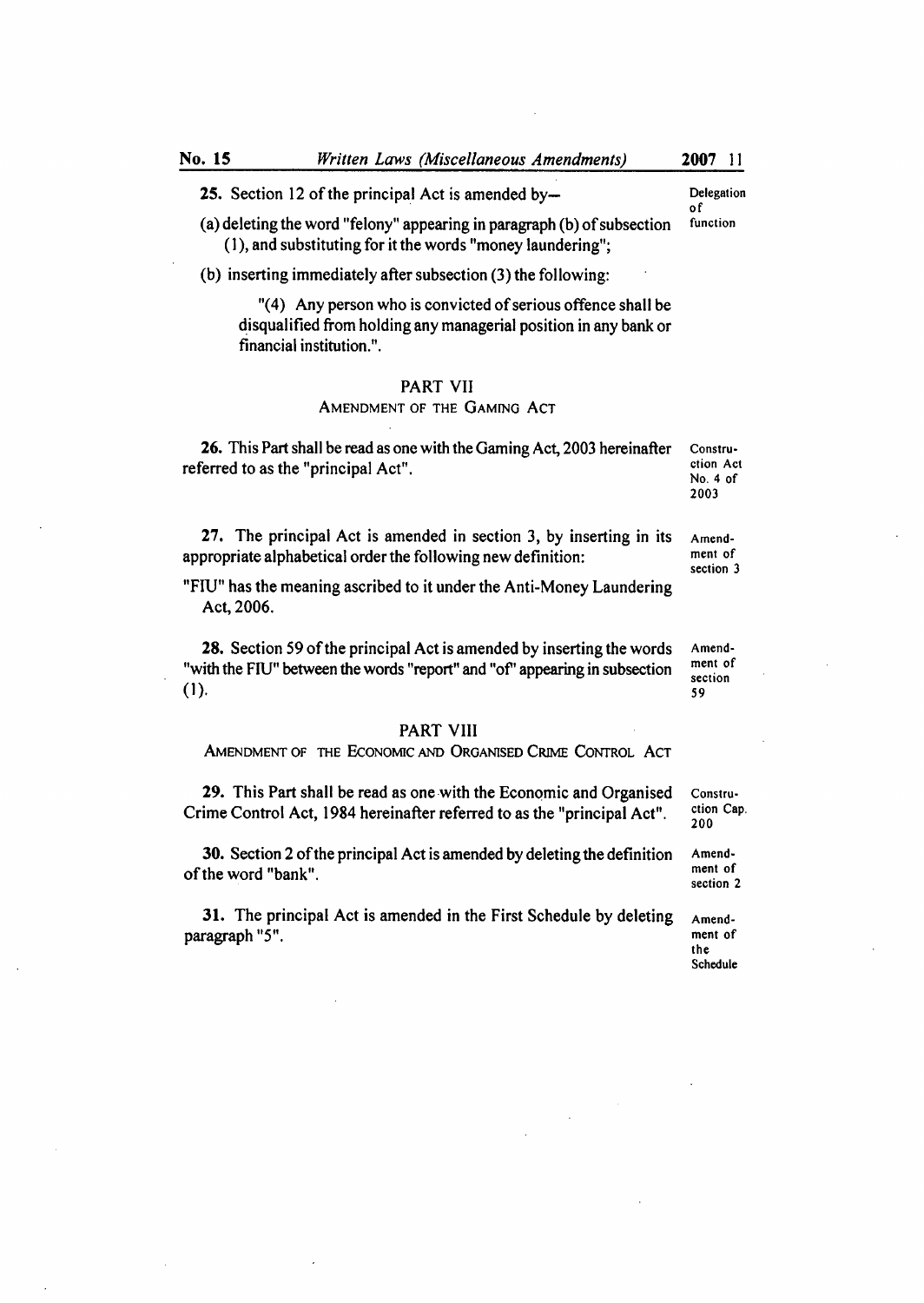# PART IX

# AMENDMENT OF THE EVIDENCE ACT

**32.** This Part shall be read as one with the Evidence Act, hereinafter constru-<br>ferred to as the "principal Act". referred to as the "principal Act". Cap.6

33. The principal Act is amended by adding immediately after section Addition<br>the following new section—<br>of section 40 the following new section—<br>40A

| "Evidence                                 | 40A. In any criminal proceedings—                                                                                                                        |
|-------------------------------------------|----------------------------------------------------------------------------------------------------------------------------------------------------------|
| obtained<br>under-<br>cover<br>operations | (a) an information retrieved from computer systems,<br>networks or servers; or                                                                           |
|                                           | (b) the records obtained through surveillance of means<br>of preservation of information including facsimile<br>machines, electronic transmission<br>and |

(c) the audio or video recording of acts or behaviours or conversation of persons charged, shall be admissible in evidence.

**34.** The principal Act is amended by adding immediately after the  $\Delta$  Amend-<br>finition of the word "bank", annearing in section 76, the following new ment of definition of the word "bank", appearing in section 76, the following new ment of definition  $definition -$  section 76

communication facilities;

"Banker's books" include ledgers, cash books, account books and any other records used in the ordinary business of the bank or financial institution, whether the records are in written form or a data message or kept on an information system including, but not limited to computers and storage devices, magnetic tape, micro-film, video or computer display screen or any other form of mechanical or electronic data retrieval mechanism.'

35. The principal Act is amended by adding immediately after section Addition<br>the following new section— 78 the following new section-

78A

"Electronic *78A.—(1)* A print out of any entry in the books of a bank on micro-film, computer, information system, magnetic tape or any other form of mechanical or electronic data retrieval mechanism obtained by a mechanical or other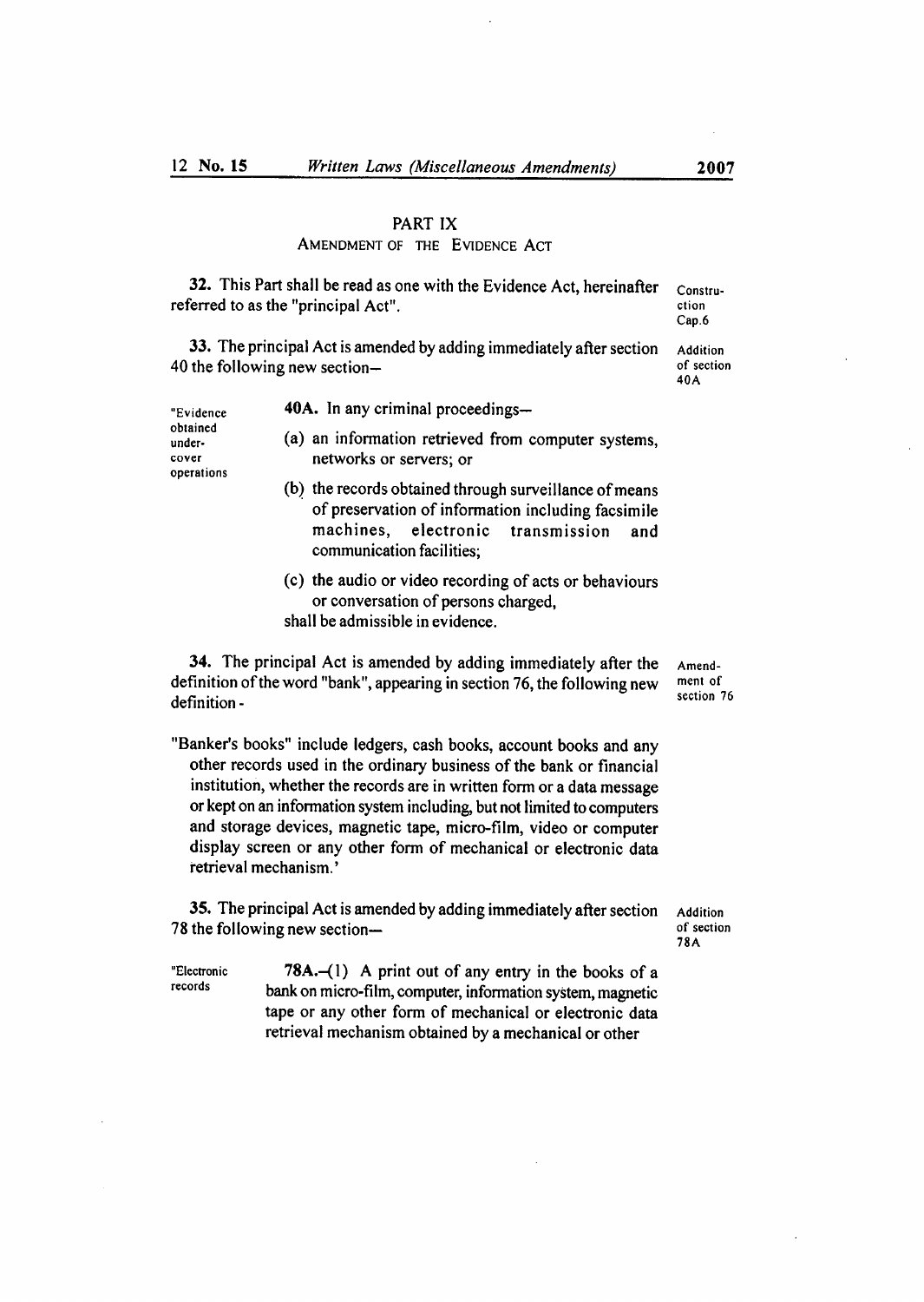process which in itself ensures the accuracy of such print out, and when such print out is supported by a proof stipulated under subsection (2) of section 78 that it was made in the usual and ordinary course of business, and that the book is in the custody of the bank it shall be received in evidence under this Act.

(2) Any entry in any banker's book shall be deemed to be primary evidence of such entry and any such banker's book shall be deemed to be a "document" for the purposes of subsection (1) of section 64."

#### PART X

AMENDMENT OF THE MWALIMU NYERERE MEMORIAL ACADEMY ACT

36. This Part shall be read as one with the Mwalimu Nyerere Memorial Constru-Academy Act, 2005 hereinafter referred to as the " principal Act". ction

- 37. The principal Act is amended—  $\blacksquare$
- (a) in section  $6\text{--}$ 
	- (i) by deleting paragraph (b) of subsection(1) and substituting for it the following provision:

"(b) the Director of Technical Education";

- (ii) by deleting paragraph (j) of subsection  $(1)$ ;
- by deleting the words "and the principal" appearing in subsection (2);

(b) in section 11 by adding after subsection (3) the following provision:

"(4) The Principal of the Academy shall be the Secretary to the Governing Board."

# PART Xl

# AMENDMENT OF THE JUDICIAL SERVICE ACT

**38.** This Part shall be read as one with the Judicial Service Act, 2005 Constru-<br>hereinafter referred to as the "principal Act".<br>No. 2 of

2005

Act No. 6 of 2005 ment of and ii